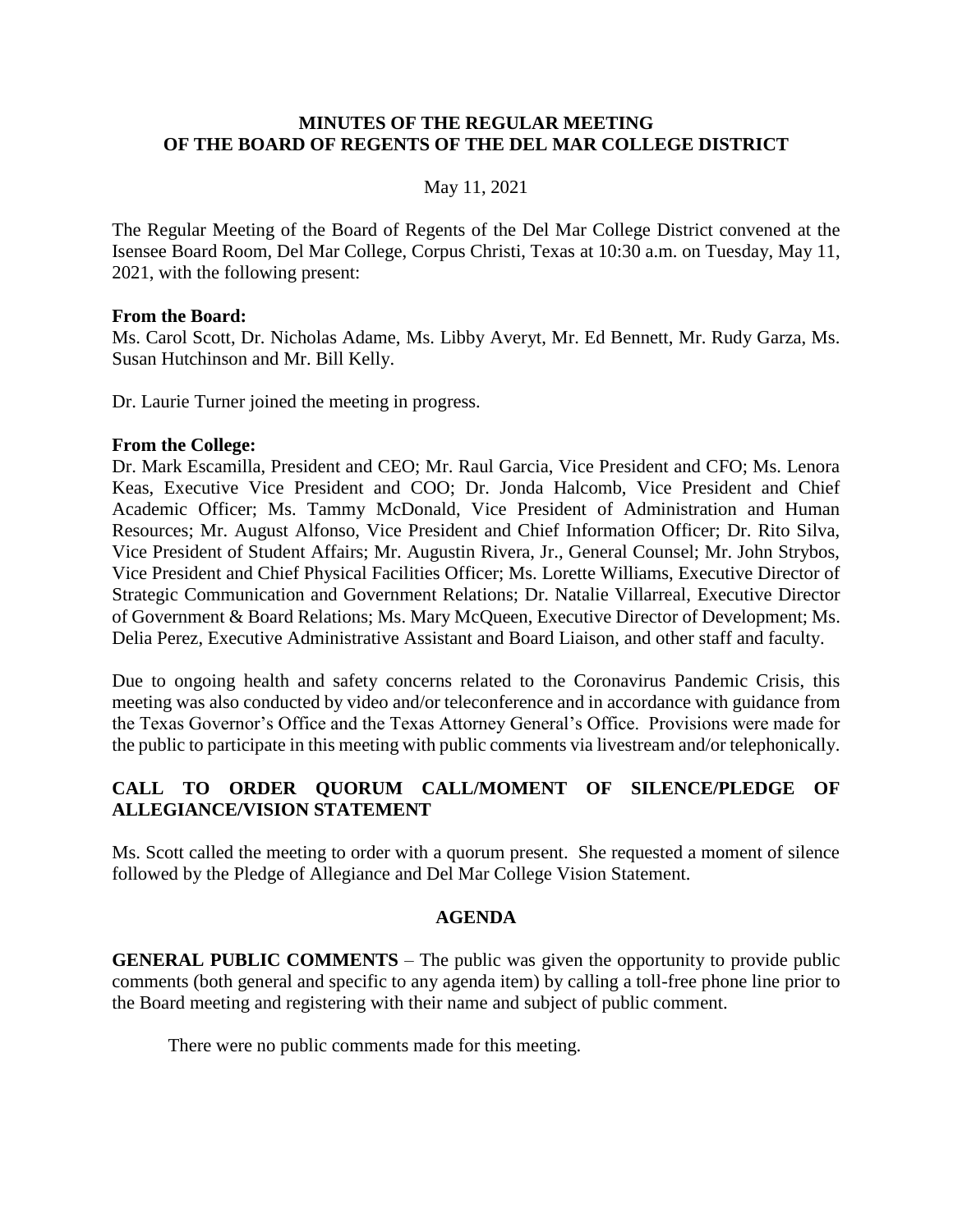At 10:33 a.m., the Chair announced that the Board was going into Closed Session pursuant to:

# **CLOSED SESSION pursuant to:**

- A. **TEX. GOV'T CODE § 551.071:** (Consultation with Legal Counsel), regarding pending or contemplated litigation, or a settlement offer, with possible discussion and action in open session; and, the seeking of legal advice from counsel on pending legal or contemplated matters or claims, with possible discussion and action in open session; and,
- B. **TEX. GOV'T CODE § 551.074(a)(1)**:(Personnel Matters), regarding the appointment, employment, evaluation, reassignment, duties, discipline, or dismissal of a public officer or employee; including, 1.) Appointment to fill At Large Regent Vacancy, 2.) Annual Evaluation of College President and President's Contract, and 3.) Annual Board Self-Evaluation, with possible discussion and action in open session.

The Board reconvened in Open Session at 12:08 p.m. with no action taken.

**RECESS**: The meeting was recessed at 12:08 p.m.

The Board reconvened at 1:00 p.m.

# **SPECIAL ACTION ITEM:**

**Discussion and possible action regarding adoption of Resolution Honoring Regent Hector "Coach" [Salinas.....................................................................................................Ms](https://Salinas.....................................................................................................Ms). Carol Scott**  *(Goal 5: Workforce Development, Community Partnerships, and Advocacy)* 

Mr. Augustin Rivera, Jr. read the Resolution Honoring Regent Hector "Coach" Salinas entitled "Resolution of the Board of Regents of the Del Mar College District in Honor and Memory of Regent Hector "Coach" Salinas (1945-2021).

The Board of Regents and President Escamilla shared their heartfelt memories of Regent Salinas and friend, Coach Salinas. Regent Salinas' family thanked the Board for honoring him. President Escamilla presented the Salinas family with Regent Salinas' official Regent portrait.

> Regent Adame made a motion to pass the Resolution Honoring motion. There was no further discussion from the Board. There Regent Hector "Coach" Salinas. Regent Bennett seconded the were no public comments. A vote was taken by show of hands and the motion carried unanimously, 8-0, with Regents Scott, Adame, Averyt, Bennett, Garza, Hutchinson, Kelly, and Turner in favor.

## **RECOGNITIONS:**

 • Ms. Rachel Benavides, Director of Adult Education and Dr. Leonard Rivera, Dean of Continuing Education and Off Campus Programs, Commendations from Judge Joe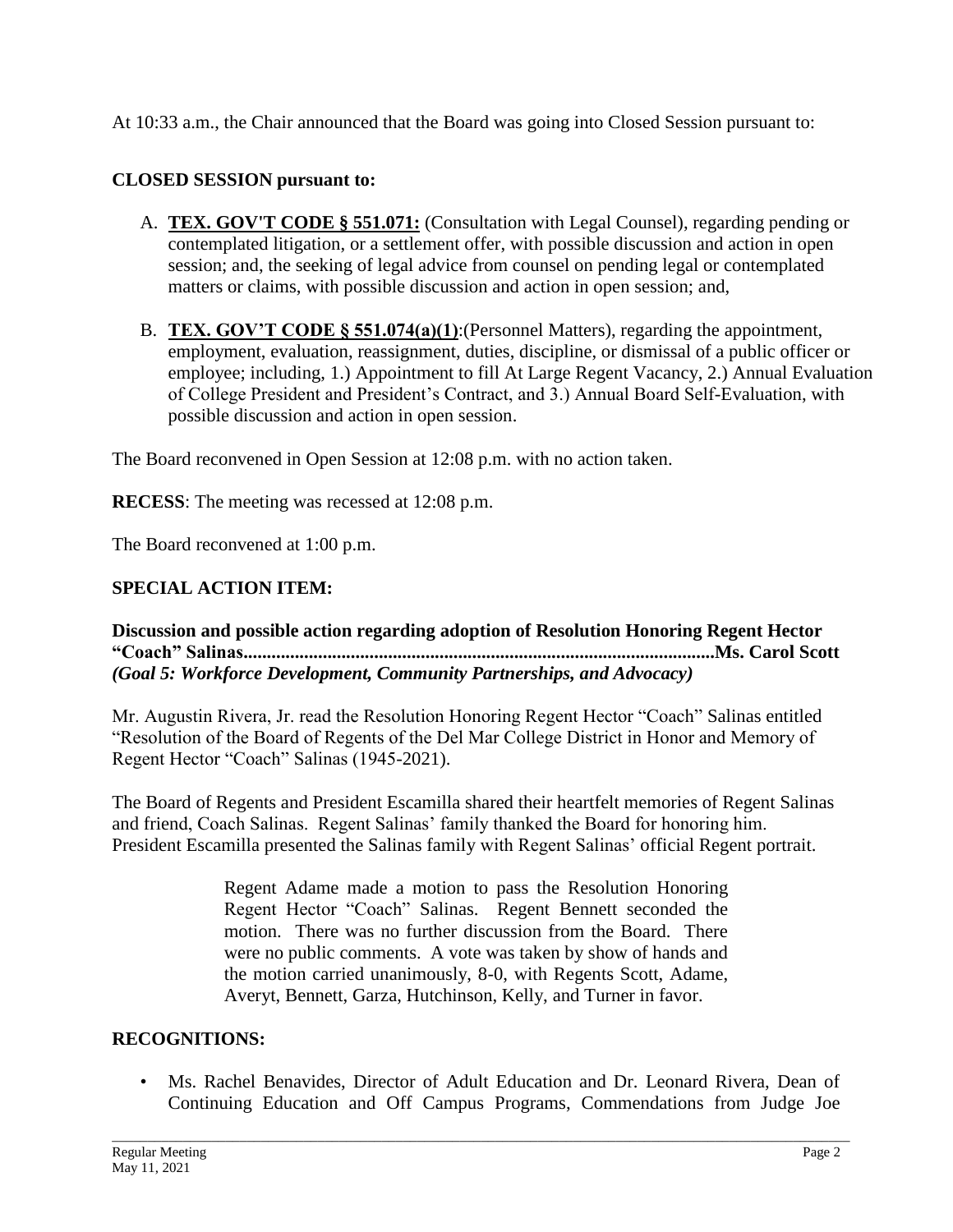Benavides for support during Justice Courts Pct. 1, Pl. 1, 2021 Retreat/Workshop .........................................................................................................Ms. Tammy McDonald *(Goal 5: Workforce Development, Community Partnerships, and Advocacy)* 

 Accommodation from Judge Joe Benavides for their support during the Justice Courts Pct. 1, Pl. 1 2021 Retreat/Workshop. They provided the staff support by keeping updated on Ms. McDonald stated Ms. Rachel Benavides and Dr. Leonard Rivera received a Letter of information with programs and classes intended to assist at-risk population through GED and other course opportunities offered through Del Mar College.

Ms. Benavides and Dr. Rivera provided words of appreciation.

 to the 2021 National Community College Hispanic Council (NCCHC) Leadership Fellows • Dr. Natalie Villarreal, Executive Director of Government and Board Relations, selection [Program...........................................................................................Ms.](https://Program...........................................................................................Ms) Tammy McDonald *(Goal 4: Learning Environments)* 

 Community College Hispanic Council Leadership Fellows Program which provides vital Ms. McDonald stated Dr. Villareal has been chosen to participate in the 2021 National leadership training and opportunities to enhance leadership abilities.

Dr. Villarreal provided words of appreciation.

 • Newman Wong, Research Associate: Selected to serve as a Texas Success Center Community College Research [Fellow.................................................Dr.](https://Fellow.................................................Dr) Kristina Wilson *(Goal 4: Learning Environments)* 

 Dr. Wilson stated Mr. Wong has been selected to serve as a Texas Success Center Community College Research Fellow. The Texas Success Center leads the Texas Pathways strategy in building capacity in community colleges to design and implement structured career and academic pathways for all students. Del Mar College has been active in the Texas Pathways for the past five years. Research Fellows will conduct research studies to 1) build the knowledge base concerning Texas Pathways reform efforts; 2) enhance the impact of community colleges performance efforts; and 3) increase capacity of community college researchers and policy makers.

# **STUDENT SUCCESS REPORT……Dr. Rito Silva and Ms. Patricia Benavides-Dominguez**

• Patient Care Technician (PCT) Pass Rates *(Goal 5: Workforce Development, Community Partnerships, and Advocacy)* 

 Chair Scott began by telling Dr. Silva the Board looks forward to their future relationship Education Department to help with the College's contact hours. Dr. Silva introduced Ms. Benavides-Dominguez who highlighted one of the many successful education programs with Dr. Silva as he begins his new path at Texas A&M-Kingsville and gave Dr. Silva well wishes. Dr. Silva began his presentation stating Del Mar College leverages the Continuing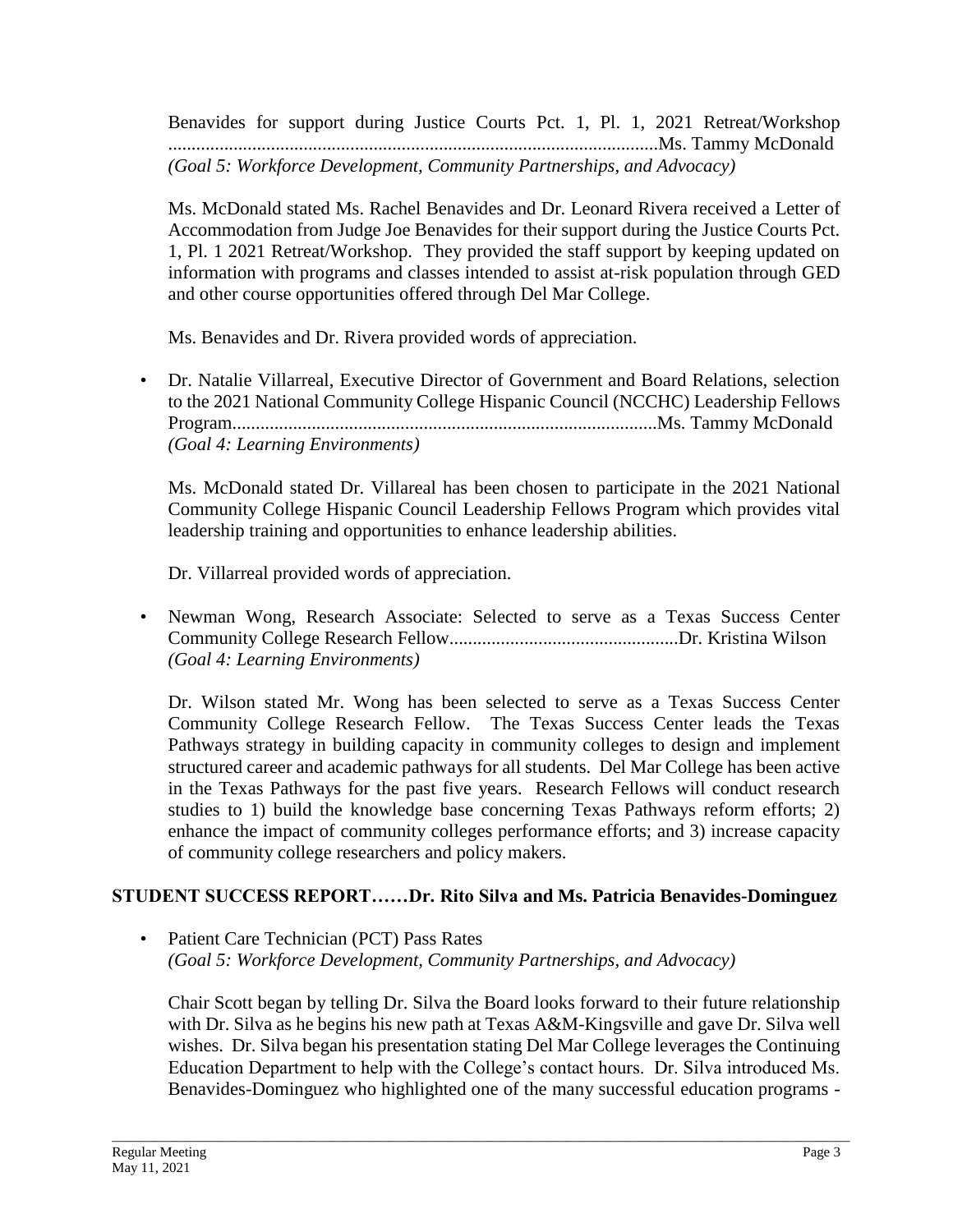of students in the 2018-2019 introductory year of the program passed their licensure exam. The national average of students passing their licensure test is 76% while Del Mar College had 91% of their students pass their licensure exams in 2019-2020. The PCT program is the newest but fastest growing at the College. The PCT incorporates the skills and knowledge of a phlebotomist, EKG Technician, and Nurse's Aide. Many students who Patient Care Technician (PCT). Ms. Benavides-Dominguez provided data showing 100% receive their PCT continue their studies in nursing, radiology, and dental hygiene.

Dr. Escamilla offered words of congratulations.

# **COLLEGE PRESIDENT'S REPORT…………………………..…...……Dr. Mark Escamilla**

• Return to Campus Planning *(Goal 4: Learning Environments)* 

 Dr. Escamilla began by stating that the College is currently in the latter half of Phase II Return to Campus Plan. The College remains vigilant and takes the pandemic on a day- by-day scenario. The College stays up to date regarding infection rates and hot spots. Health and safety protocols will remain in effect for the foreseeable future. The College is in a transitional period where employees with private offices or workspace, and have been vaccinated have slowly returned to work on campus. The College is looking forward to Summer with Fall being most "normal-like" set of circumstances but, Fall will have serious considerations before a final decision is made.

 • Anthology Headquarters, Enterprise Resource Planning System (ERP), April 26-28, 2021 *(Goal 4: Learning Environments)* 

 Planning System (ERP). The ERP is a very critical part of the College's processes. Anthology is the parent company of the College's ERP and Dr. Escamilla met with Chairman and CEO, Jim Milton, Jeff Brigadier, Chief Revenue Officer and the entire Executive Team. Dr. Escamilla provided the Anthology Team an update and input as to where the College is with the conversion. Del Mar College is the first College in Texas Dr. Escamilla stated that one of his top priorities is the College's Enterprise Resources that has implemented Campus Management.

• Spring Graduation, May 14, 2021 *(Goal 1: Completion)* 

 Dr. Escamilla stated that the Spring Commencement is scheduled for May 14, 2021, at 7 p.m. and will be available on the College's social media pages. Dr. Escamilla is hopeful that this will be the last virtual graduation. At this time, the College is graduating 828 students and despite the pandemic, the students and faculty did well.

\_\_\_\_\_\_\_\_\_\_\_\_\_\_\_\_\_\_\_\_\_\_\_\_\_\_\_\_\_\_\_\_\_\_\_\_\_\_\_\_\_\_\_\_\_\_\_\_\_\_\_\_\_\_\_\_\_\_\_\_\_\_\_\_\_\_\_\_\_\_\_\_\_\_\_\_\_\_\_\_\_\_\_\_\_\_\_\_\_\_\_\_\_\_\_\_\_\_\_\_\_\_\_\_

Dr. Escamilla responded to questions from the Board of Regents.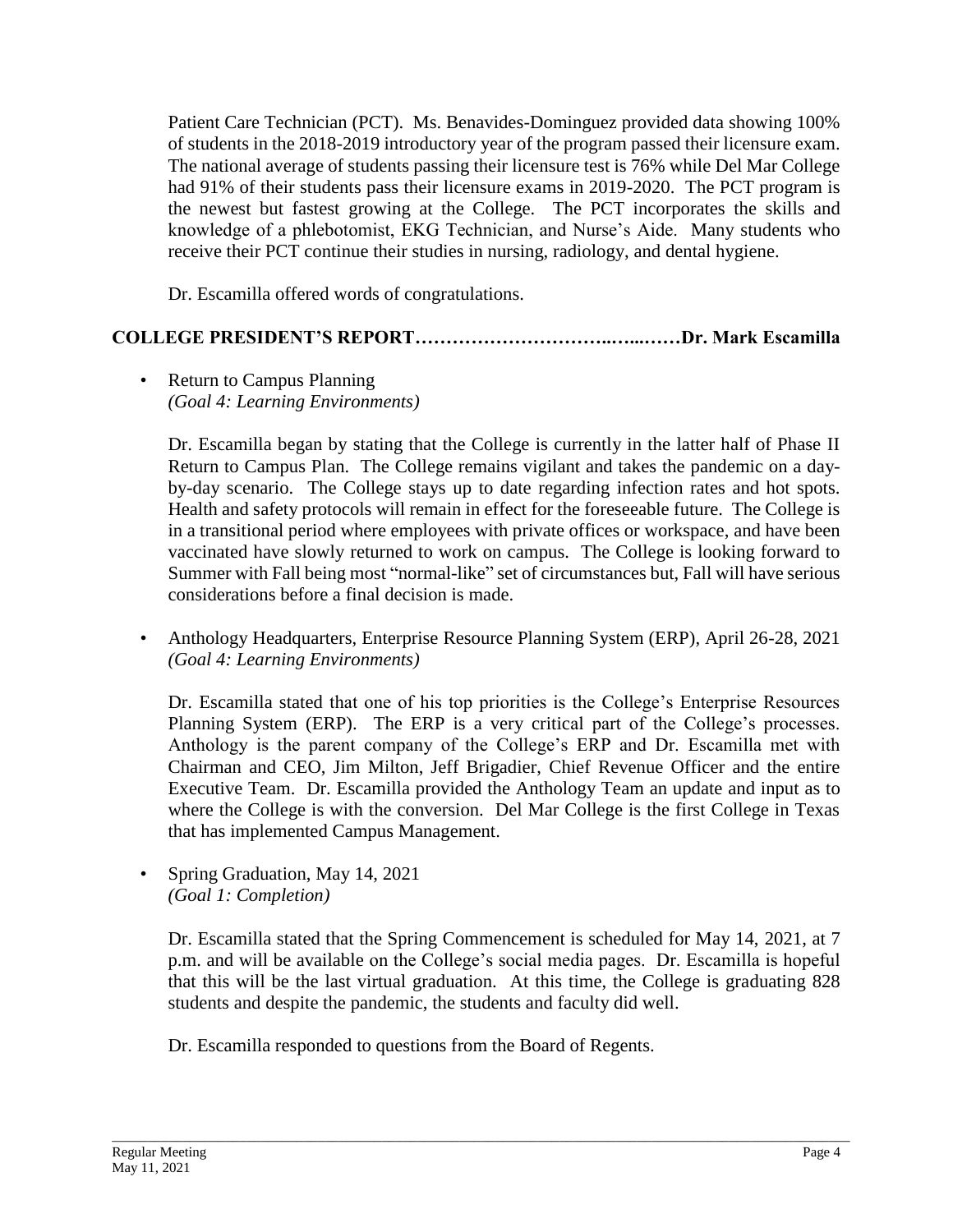## **REGENT COMMENTS:**

• Update on Ad Hoc Bylaws Committee………………………………Ms. Libby Averyt *(Goal 5: Workforce Development, Community Partnerships, and Advocacy)* 

 Regent Averyt stated that the Committee has already met three times and thanked all of peer College's Bylaws, Code of Ethics, and Policies to the College's own. The next task involved. Regent Averyt stated that the Committee has reviewed and compared a number will be to review the Weaver recommended edits. The Committee's goal is to meet every other week and provide recommendations to the Board of Regents by the August meeting and to vote on recommendations by the September meeting.

# **STAFF REPORTS:**

• Legislative [Update.............................................................................Dr.](https://Update.............................................................................Dr) Natalie Villarreal *(Goal 5: Workforce Development, Community Partnerships, and Advocacy)* 

 Dr. Villarreal began her presentation stating she is giving an update on the Community the number one priority for the Texas Legislature is the budget; HB1 and SB1 have sides do not match. The legislature sets up a separate committee called Conference Committee with five members from the Senate and five members from the House of Representatives. The Conference Committee will work together to get the budget equal on both sides. Dr. Villarreal stated a decision should be made by the June Board meeting and College prioritized Bills involving TACC, CCATT, and TCCTA. Dr. Villarreal stated that successfully passed in both Houses. However, in the higher education appropriations, both she will provide an update at that time.

 The second priority for the Texas Legislature is the Texas Reskilling & Upskilling through Education (TRUE) Initiative. The goal of the TRUE Initiative is to create a grant for Community Colleges to work with business partners to rapidly provide short term credentials to get displaced and underpaid employees back into the workforce. The TRUE Bill has passed the Senate and are currently waiting for it to pass in the House. Because of members are currently putting together a committee of CEOs, Trustees, and TCCTA the positive feedback being heard regarding the TRUE Initiative, TACC and CCATT staff members to be prepared to provide recommendations to the Committee members.

 The third priority is regarding the Texas Commission on Community College Finance. This Bill will establish a Commission which focuses on providing recommendations to the 88th legislature regarding state formula funding and funding levels for public junior colleges in Texas, and recommendations to the funding model would improve student outcomes that align with 60X30TX statewide initiative. This Bill passed through the Senate and the House and will go to the Governor's Desk.

 Dr. Villarreal provided information regarding federal appropriations. The State has but should be distributed after the current legislative session. Dr. Villarreal stated that it received some money from the federal government, but that money has yet to be allocated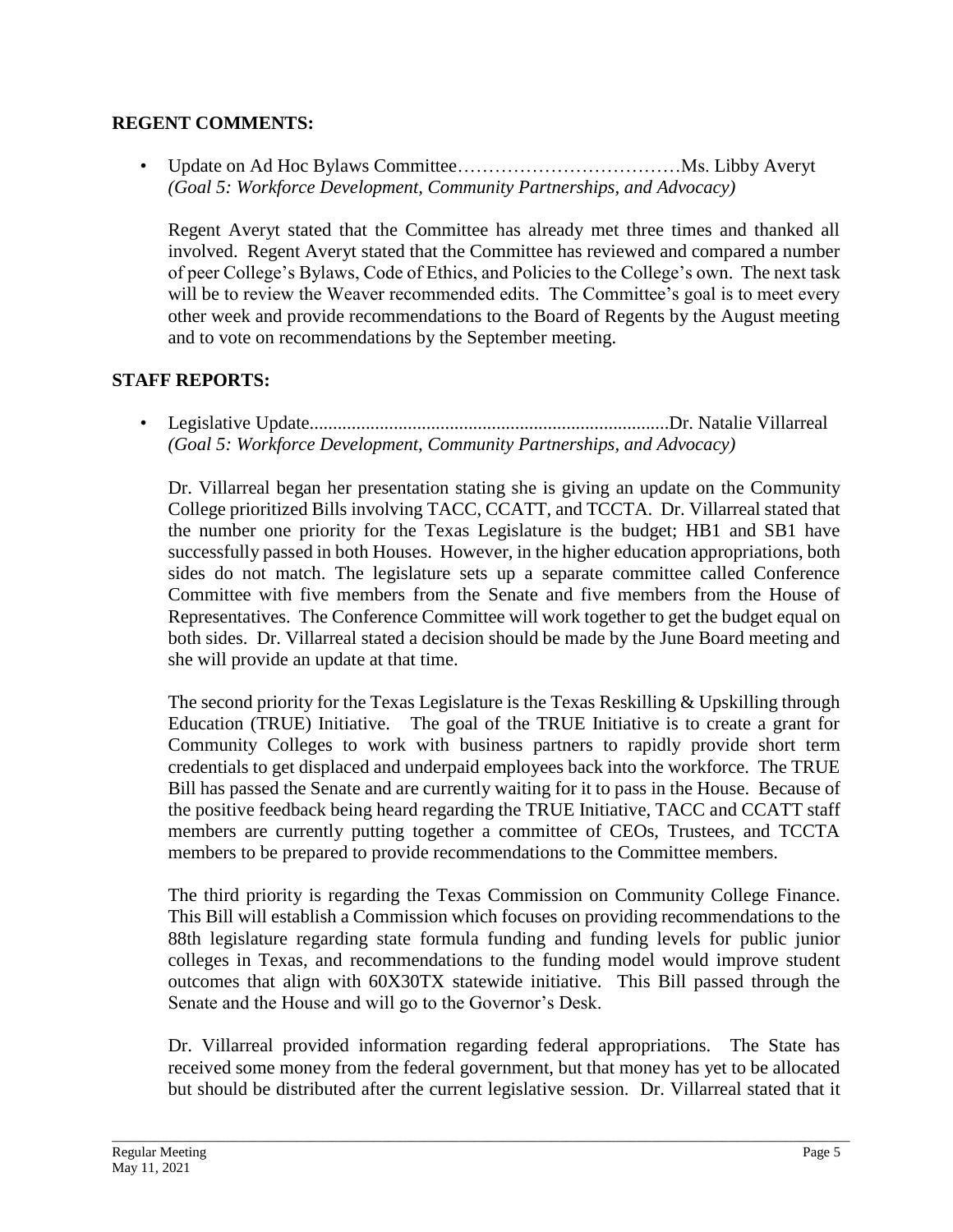does not look like the Texas Legislature will go into Special Session this summer. However, Special Session in the Fall is a possibility to discuss redistricting once the census data is received. Dr. Villarreal reviewed the American Family Plan that was unveiled in April 2021 which includes a completely new set of appropriations for higher education including two years of free community college, increase investment in Pell Grants, and minority serving institutions (MSI's).

Dr. Villarreal, Chair Scott and Dr. Escamilla responded to questions from the Board of Regents.

• 2022 Preliminary Budget [Update...............................................................Mr.](https://Update...............................................................Mr) Raul Garcia *(Goal 6: Financial Effectiveness and Affordability)* 

Mr. Garcia began his presentation stating there are many pending budget variables to complete the budget plan including state appropriations and property tax revenues. The State appropriation revenue hinges on the 87th Legislature passing the general state appropriations bill. The Office of the County Appraiser will complete and report the final property values to the College by August 1, 2021. Mr. Garcia reviewed the budget calendar and planning activities and stated the College will deliver another update on the budget at the June 8, 2021 Board meeting.

Dr. Turner temporarily left the meeting.

 knowing what the State appropriations will be until June 2021. Ms. Landrum stated they are still details at the June Board meeting. Ms. Landrum introduced Ms. Tammy McDonald. Mr. Garcia introduced Ms. Jackie Landrum, Budget Analyst for the College. Ms. Landrum provided a 2022 preliminary expense budget which did not reflect any changes due to not reviewing the budget requests and trying to isolate if some of the requests could be related to the Higher Education Emergency Relief Fund II and III. Ms. Landrum stated she will have more

Chair Scott requested information for the next meeting regarding the \$1 million South Campus set-aside.

 2022 proposed salary increase for employees. The scenarios for faculty included: Scenario 1) Ms. McDonald began her presentation providing the Board with different scenarios regarding the experience pay; Scenario 2) experience pay plus \$500 increase to the base; and Scenario 3) experience pay plus \$1,000 increase to the base. The scenarios for exempt and non-exempt employees include Scenario 1) 1% increase monthly to exempt employees and 1% hourly rate to non-exempt employees; Scenario 2) 2% increase monthly to exempt employees and 2% hourly rate to non-exempt employees; and Scenario 3) 3% increase monthly to exempt employees and 3% hourly rate to non-exempt employees. These scenarios were proposed to the Board of Regents for discussion.

Mr. Garcia introduced Dr. Catherine West who began her presentation regarding 2022 preliminary expense increases. Dr. West stated the maintenance and operations expenses include electricity, custodial, security, and insurance. At this time, no dollar amounts were discussed pending State appropriations. Dr. West then introduced Mr. John Johnson who reviewed 2022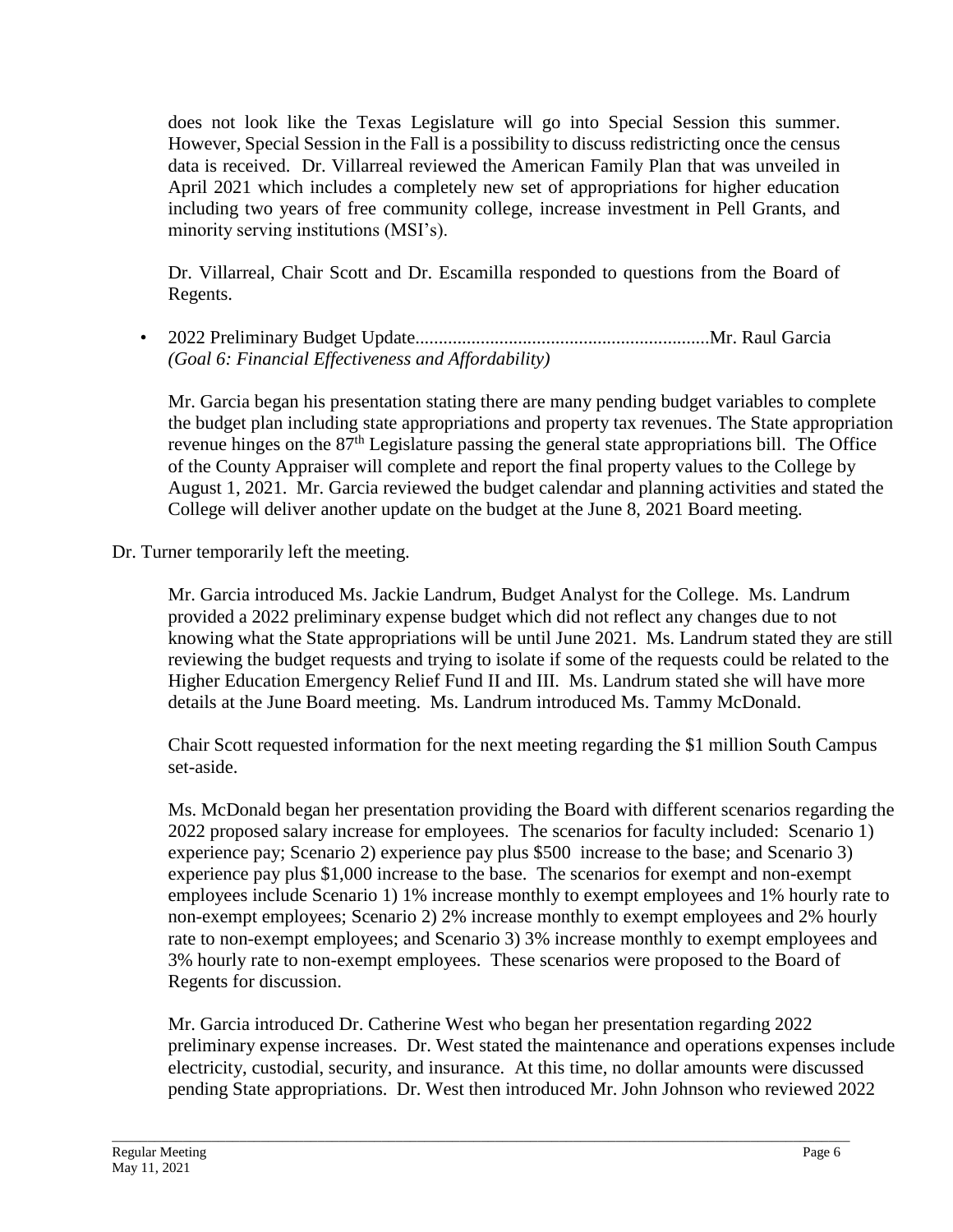revenue challenges and assumptions. Tuition and fees assumption challenges include no indistrict tuition rate increase and enrollment growth projection as flat. Mr. Johnson stated that the College is keeping the same revenue budget as 2019 and 2020. Tax assumptions challenges include maintenance and operations tax rate will remain the same, a 3% valuation growth, and \$300 million in new construction. Another challenge regarding State appropriations may be a flat increase. Mr. Johnson provided a preliminary revenue of the revenue budget which includes an increase of \$3.2 million in property taxes and will increase total projected revenues to \$111 million. The State appropriations and tuition  $\&$  fees amounts were left flat.

Regent Turner rejoined the meeting.

 Relief Fund II and III (HEERF). At this time, the College has not received the grant notification on the allocation of the student aid grants for the upcoming Fall, Spring and Summer terms. Mr. Garcia continued the presentation with an update regarding Higher Education Emergency or the related \$18.6 million of the HEERF III. The Department of Education requires the College to spend \$11.2 million on student aid grants. Mr. Garcia provided and reviewed a plan

 The institutional category is valued at \$29.8 million and includes the HEERF III. The includes IT enhancement for instruction student support services and security. The College will faculty and staff trainings, and payroll. Mr. Garcia stated there will be an update regarding the preliminary plan includes recovering of \$3.3 million for health and safety supplies and also defray expenses associated with coronavirus including lost revenues, reimbursement for expenses already incurred, technology costs associated with a transition to distance education, new guidelines as they are reviewed.

Ms. McDonald, Mr. Garcia, Mr. Johnson, and Dr. Escamilla responded to questions from the Board of Regents.

• 2016 Bond Update: South Campus Construction [Project............................Mr.](https://Project............................Mr) John Strybos *(Goal 4: Learning Environments)* 

 Mr. Strybos provided an update regarding the 2016 Bond South Campus Construction Project. Mr. Strybos stated that the bond proceeds have accumulated interest income in and contingency totaling \$143 million which leaves an available balance of \$8.5 million. and contingency totaling \$143 million which leaves an available balance of \$8.5 million. Mr. Strybos provided a summary of 2016 Bond South Campus Budget soft costs which total \$15.9 million. Mr. Strybos gave a breakdown of the 2016 Bond South Campus Budget summary for construction costs and stated that as of March 31, 2021, the project is approximately 63.5% complete with \$74.2 million invoiced. With Change Order No. 2, Strybos reviewed the 2016 Bond Project schedule and provided renderings to the Board the amount of \$3.3 million. The total funds available are \$152 million with commitments \$1.2 million of the \$3.3 million interest income has been used to fund changes orders. Mr. for visual reference.

 Mr. Strybos updated the Board regarding the 2016 Bond South Campus Project Interlocal Agreement with the City of Corpus Christi as follows: the Rodd Field Road project is complete; Turner Ramirez was selected to design the City's Police Academy; the final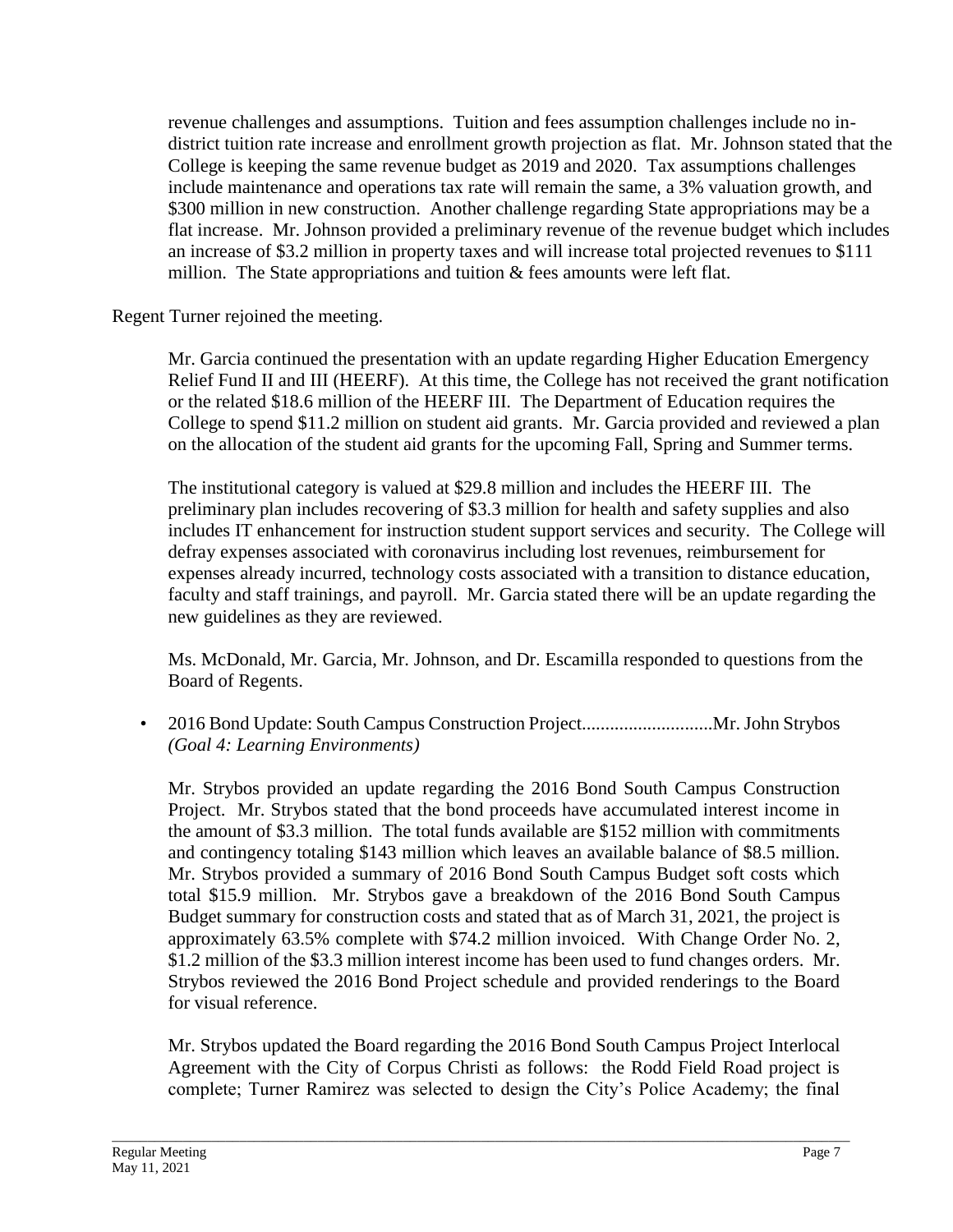design for pedestrian bridge and trail has been approved by the City and the construction campus has been constructed; the City is ready to start the design of the Yorktown median and Rodd Field Road median; and the College is expected to negotiate with the City for the purchase/exchange of approximately 2 acre triangle at the intersection of Yorktown and Rodd Field Road. Mr. Strybos reviewed the construction management by AG/CM and the is expected to begin in Fall 2021; the right turn deceleration lane from Yorktown entering services they provide daily and on site to the College.

Mr. Strybos, Dr. West, Mr. Dave Gordon with Estrada Hinojosa, and Dr. Escamilla responded to questions from the Board of Regents.

## **PENDING BUSINESS:**

Status Report on Requested Information *(Goal 5: Workforce Development, Community Partnerships, and Advocacy)* 

Chair Scott reviewed the list of pending business.

# **CONSENT AGENDA**

## **CONSENT MOTIONS:**  *(At this point the Board will vote on all motions not removed for individual consideration.)*

## **ITEMS FOR DISCUSSION AND POSSIBLE ACTION:**

- 1. Approval of Minutes: Regular Board Meeting, April 13, 2011 *(Goal 5: Workforce Development, Community Partnerships, and Advocacy)*
- 2. Acceptance of Investments for April 2021 *(Goal 6: Financial Effectiveness and Affordability)*
- 3. Acceptance of Financials for March 2021 *(Goal 6: Financial Effectiveness and Affordability)*

Public comments for consent agenda items

 Regent Hutchinson made a motion to approve the consent was no further discussion from the Board. There were no public comments. A vote was taken by a show of hands and agenda items. Regent Adame seconded the motion. There the motion carried unanimously, 8-0, with Regents Scott, Adame, Averyt, Bennett, Garza, Hutchinson, Kelly, and Turner in favor.

\_\_\_\_\_\_\_\_\_\_\_\_\_\_\_\_\_\_\_\_\_\_\_\_\_\_\_\_\_\_\_\_\_\_\_\_\_\_\_\_\_\_\_\_\_\_\_\_\_\_\_\_\_\_\_\_\_\_\_\_\_\_\_\_\_\_\_\_\_\_\_\_\_\_\_\_\_\_\_\_\_\_\_\_\_\_\_\_\_\_\_\_\_\_\_\_\_\_\_\_\_\_\_\_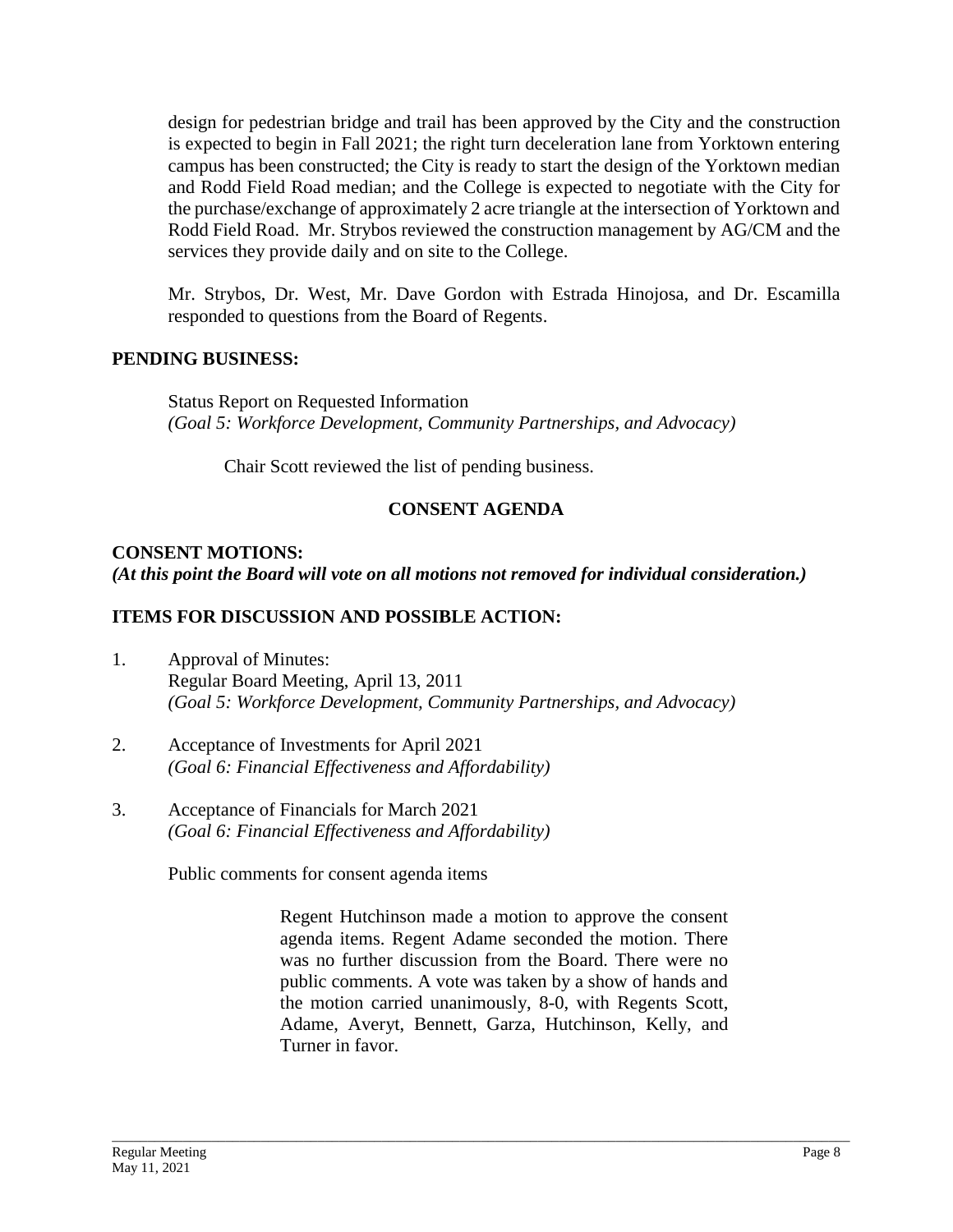## **REGULAR AGENDA**

4. Discussion and possible action relating to conferring Professor Emeritus to Ms. Kristen [Wilkerson......................................................................................................Dr.](https://Wilkerson......................................................................................................Dr) Jonda Halcomb *(Goal 4: Learning Environments)* 

 has provided over thirty-four years of service to the College as a faculty member of the of Human Sciences and Education. She has demonstrated distinguished leadership and Dr. Halcomb highly recommended Ms. Kristen Wilkerson for consideration of Professor Emeritus. She stated that Ms. Wilkerson has shown distinguished service, significant contributions to higher education, meritorious teaching, and special honors. Ms. Wilkerson Child Development/Early Childhood Program and chairperson over the former Department notable dedication to students, the College, the community, and the field of Child Development/Early Childhood. Dr. Halcomb read a Resolution in honor of Ms. Wilkerson.

> Regent Turner made a motion to adopt the Resolution Emeritus. Regent Kelly seconded the motion. There was no further discussion from the Board. There were no public comments. A vote was taken by a show of hands and the conferring to Ms. Kristen Wilkerson for status Professor motion carried unanimously, 8-0, with Regents Scott, Adame, Averyt, Bennett, Garza, Hutchinson, Kelly, and Turner in favor.

Professor Emeritus Wilkerson provided words of gratitude and appreciation.

5. Discussion and possible resolution authorizing the issuance of up to \$8,435,000 in principal amount of Del Mar College District Limiting Tax Refunding Bonds, Series 2021: delegating authority to certain District officials to approve all final terms of the bonds; approving and authorizing the execution of an escrow agreement, a paying agent/registrar agreement, a purchase contract and investment letter, and other instruments and procedures related thereto, and calling certain bonds for [redemption................................................................Mr.](https://redemption................................................................Mr) Raul Garcia *(Goal 6: Financial Effectiveness and Affordability)* 

Mr. Garcia began his presentation for consideration to call in refund all Series 2011 bonds maturing on or after August 15, 2021 and to delegate the approval of the final terms to the President and/or the Vice President and Chief Financial Officer as long as the results are as follows: 1) net cost savings to the College of at least 2% of the principal amount of the refunded Series 11 Bond; and 2) the final maturity date of the Series 2021 Bond does not extend beyond the final maturity date of the Series 2011 Bonds (i.e., August 15, 2023).

 Mr. Garcia introduced Dave Gordon from Estrada Hinojosa who provided the following details: general obligation outstanding debt amount and Bond Series 11 in the amount of \$8.4 million is callable on August 15, 2021. Mr. Gordon stated that the idea would be to refinance the debt to

\_\_\_\_\_\_\_\_\_\_\_\_\_\_\_\_\_\_\_\_\_\_\_\_\_\_\_\_\_\_\_\_\_\_\_\_\_\_\_\_\_\_\_\_\_\_\_\_\_\_\_\_\_\_\_\_\_\_\_\_\_\_\_\_\_\_\_\_\_\_\_\_\_\_\_\_\_\_\_\_\_\_\_\_\_\_\_\_\_\_\_\_\_\_\_\_\_\_\_\_\_\_\_\_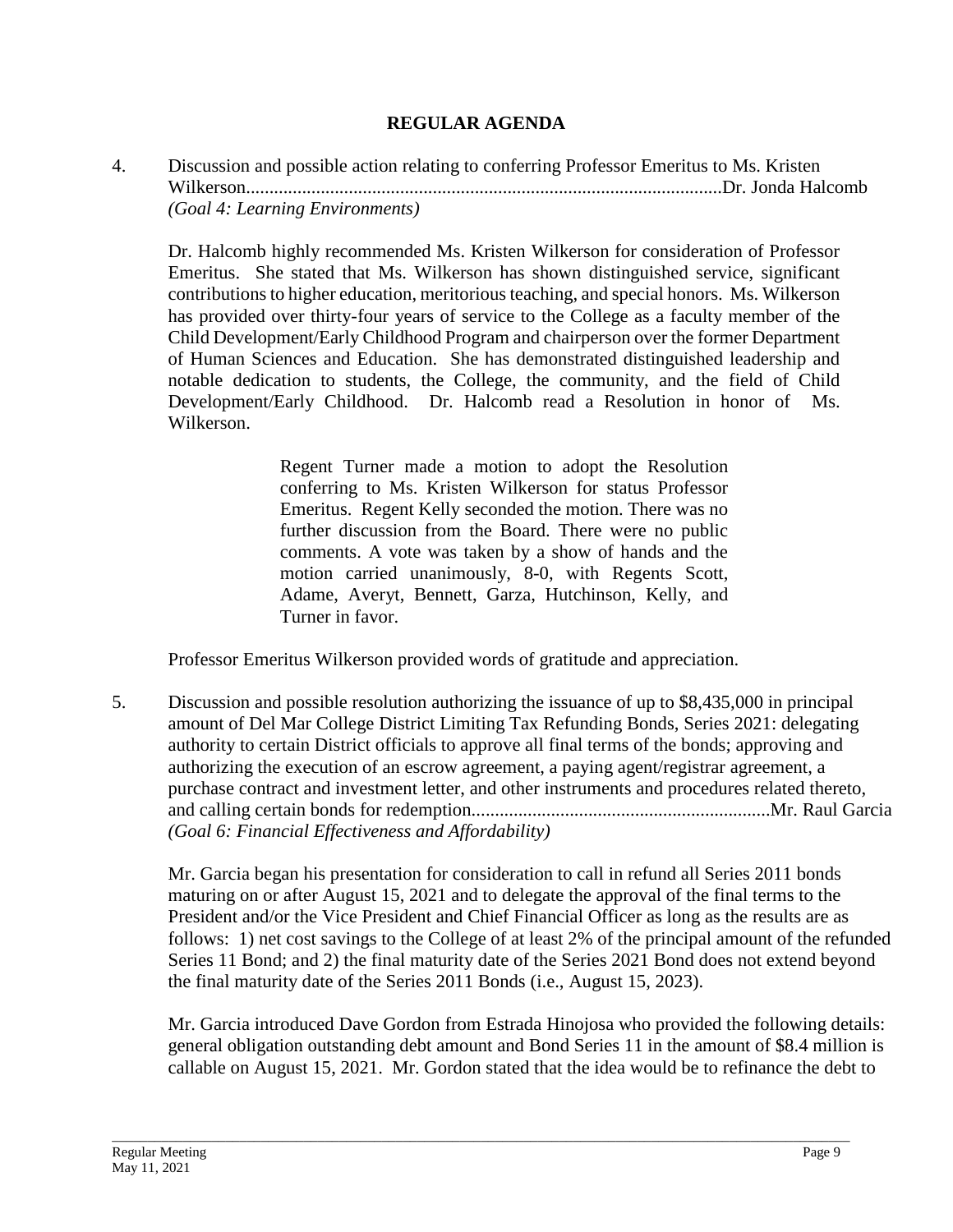experience savings. Mr. Gordon reviewed the lowering debt service amounts in the coming years.

 of the call date. Because of the short final maturity on the bonds and limited size, refunding the statement, obtaining ratings, and doing underwriter due diligence. Their assumption is a private Mr. Gordon continued stating the College's Limited Tax Refunding Bonds, Series 2011 are callable on August 15, 2021 and can be currently refunded on a tax‐exempt basis within 90 days 2011 bonds through a private placement might produce the highest savings for the College by limiting the costs of issuance and the amount of time invested by staff on producing an official placement rate of 1.0% on the refunding bonds.

Mr. Gordon proposed to refinance the Bond Series 2011 debt using a private placement of the instrument versus a public offering. With the 1% interest rate assumption on the refunding bonds, the savings would be approximately \$[413,000.00](https://413,000.00) or 4.9%. Mr. Gordon stated that their office with College staff has prepared a Request for Proposal (RFP) for private placement bids on the Bonds. Mr. Gordon reviewed the timeline for the RFP and stated they would report back in June 2021 Board meeting.

Mr. Gordon responded to questions from the Board of Regents.

 Regent Garza made a motion to authorize the issuance of up District Limiting Tax Refunding Bonds, Series 2021: delegating authority to certain District officials to approve all final terms of the bonds; approving and authorizing the execution of an escrow agreement, a paying agent/registrar agreement, a purchase contract and investment letter, and certain bonds for redemption. Regent Adame seconded the There were no public comments. A vote was taken by a show to \$8,435,000 in principal amount of Del Mar College other instruments and procedures related thereto, and calling motion. There was no further discussion from the Board. of hands and the motion carried unanimously, 8-0, with Regents Scott, Adame, Averyt, Bennett, Garza, Hutchinson, Kelly, and Turner in favor.

6. Discussion and possible action relating to approval of 2016 South Campus construction project Change [Orders................................................................................Mr](https://Orders................................................................................Mr). John Strybos *(Goal 4: Learning Environments)* 

\_\_\_\_\_\_\_\_\_\_\_\_\_\_\_\_\_\_\_\_\_\_\_\_\_\_\_\_\_\_\_\_\_\_\_\_\_\_\_\_\_\_\_\_\_\_\_\_\_\_\_\_\_\_\_\_\_\_\_\_\_\_\_\_\_\_\_\_\_\_\_\_\_\_\_\_\_\_\_\_\_\_\_\_\_\_\_\_\_\_\_\_\_\_\_\_\_\_\_\_\_\_\_\_

Mr. Strybos provided background regarding the purpose of Change Order #2 which is to address changes in the scope of work resulted from 1) architect's supplemental information; 2) request for information (RFI) responses issued by the architect; 3) bulletin issued by the architect to incorporate the City of Corpus Christi permit revision comments; and 4) unforeseen site conditions. The Change Order for the Central Plant is for \$[167,063.00](https://167,063.00) and the Change Order for